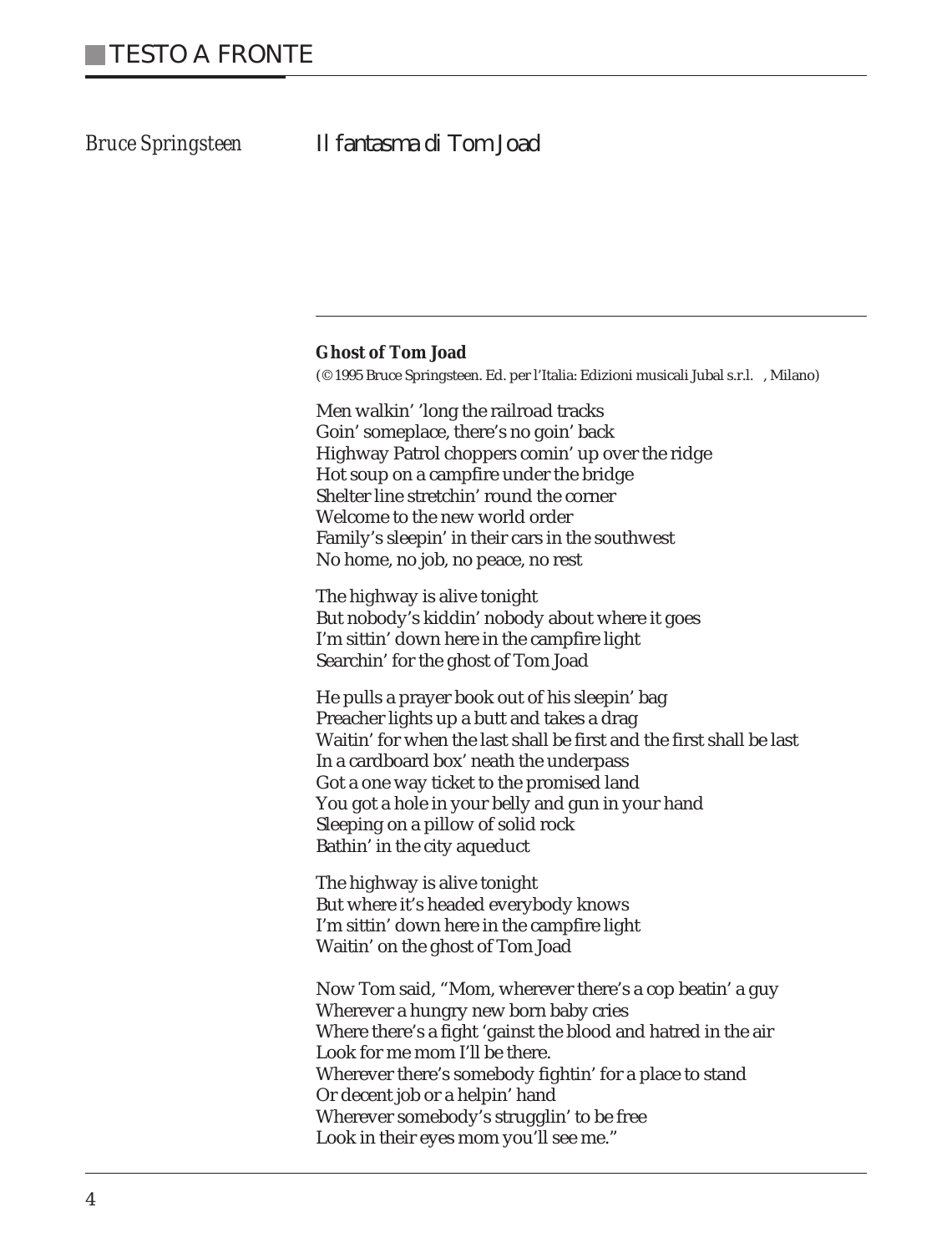Traduzione italiana di Alessandro Portelli

## **ll fantasma di Tom Joad**

Uomini a piedi lungo i binari diretti non si sa dove, non c'è ritorno; elicotteri della stradale che spuntano dalla collina, minestra a scaldare sul fuoco sotto il ponte, la fila per il ricovero che fa il giro dell'isolato: benvenuti al nuovo ordine mondiale. Famiglie che dormono in macchina nel Sudovest né casa né lavoro né sicurezza né pace.

La strada è viva stasera ma nessuno si illude su dove va a finire sto qui seduto alla luce del falò e cerco il fantasma di Tom Joad.

Tira fuori un libro dal sacco a pelo il predicatore accende un mozzicone e fa una tirata aspettando il giorno che gli ultimi saranno i primi e i primi gli ultimi in uno scatolone di cartone nel sottopassaggio ho un biglietto di sola andata per la terra promessa hai un buco in pancia e una pistola in mano dormi su un cuscino di sasso ti lavi nell'acquedotto municipale.

La strada è viva stanotte ma dove va a finire lo sappiamo tutti; sto qui seduto alla luce del falò e aspetto il fantasma di Tom Joad.

Diceva Tom: "Mamma, dovunque un poliziotto picchia una persona dovunque un bambino nasce gridando per la fame dovunque c'è una lotta contro il sangue e l'odio nell'aria cercami e ci sarò. Dovunque si combatte per uno spazio di dignità per un lavoro decente, una mano d'aiuto dovunque qualcuno lotta per essere libero guardali negli occhi e vedrai me".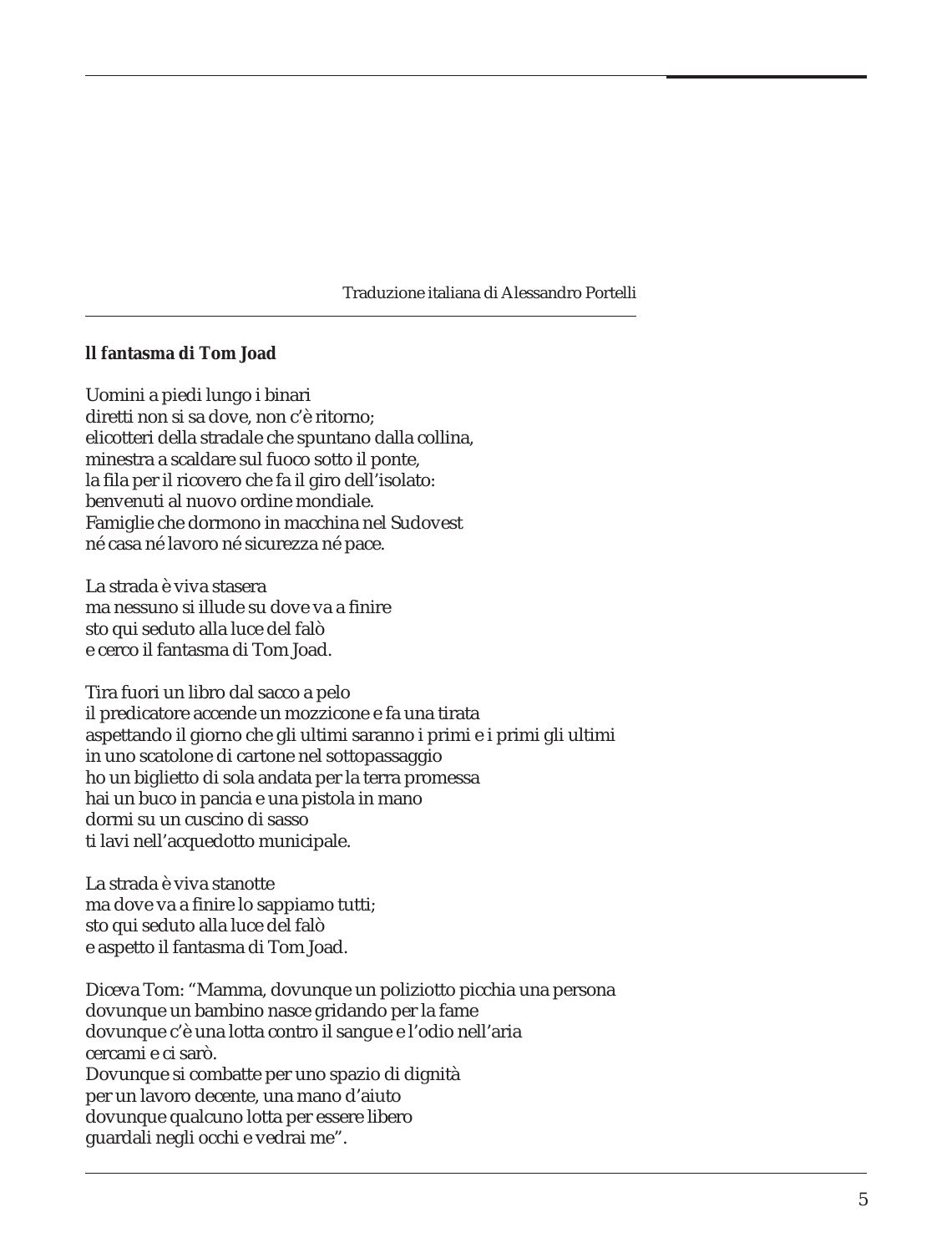### *Mario Maffi Bruce Springsteen*

Well the highway is alive tonight But nobody's kiddin' nobody about where it goes I'm sittin' down here in the campfire light With the ghost of old Tom Joad.

### **Youngstown**

(© 1995 Bruce Springsteen. Ed. per l'Italia: Edizioni musicali Jubal s.r.l. , Milano)

Here in northeast Ohio Back in eighteen-o-three James and Danny Heaton Found the ore that was linin' Yellow Creek They built a blast furnace Here along the shore And they made the cannon balls That helped the union win the war

Well my daddy worked the furnaces kept 'em hotter than hell I come home from 'Nam worked my way to scarfer A job that'd suit the devil as well Taconite, coke and limestone Fed my children and made my pay Them smokestacks reachin' like the arms of god Into a beautiful sky of soot and clay

Well my daddy come on the Ohio works When he come home from world war two Now the yard's just scraps and rubble He said, "Them big boys did what Hitler couldn't do." These mills they built the tanks and bombs That won this country's wars We sent our sons to Korea and Vietnam Now we're wandering what they were dyin' for

> Here in Youngstown Here in Youngstown My sweet Jenny I'm sinkin' down Here darlin' in Youngstown

From the Monongahela valley to the Mesabi iron range To the coal mines of Appalachia The story's always the same Seven-hundred tons of metal a day Now sir you tell me the world is changed Once I made you rich enough Rich enough to forget my name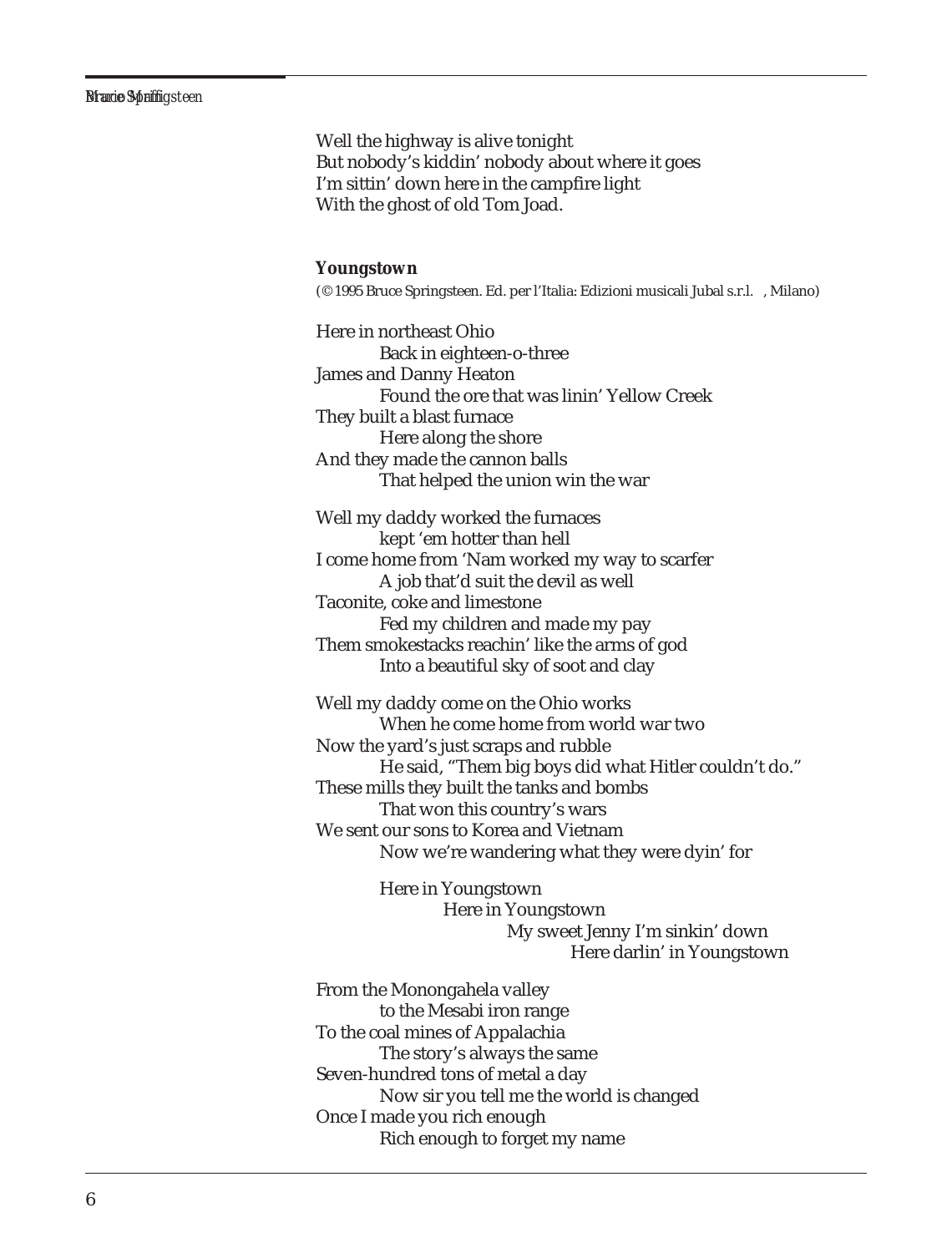La strada è viva stanotte ma nessuno si illude su dove va a finire sto qui seduto alla luce del falò assieme al fantasma del vecchio Tom Joad.

### **Youngstown**

Qui nel nordest dell'Ohio nel mille ottocento tre James e Danny Heaton scoprirono il minerale lungo lo Yellow Creek. Costruirono un altoforno lungo la riva e fabbricarono le palle di cannone con cui il Nord vinse la guerra. Mio padre lavorava in fonderia, la faceva ardere più dell'inferno Io tornai dal Vietnam, fui promosso rastrematore, un mestiere adatto anche al diavolo. Taconite, coke e calcare hanno cresciuto i miei figli e fatto la mia paga Quelle ciminiere si alzavano come le braccia di Dio in un bellissimo cielo di fuliggine e argilla. Mio padre venne in Ohio a lavorare in fabbrica al ritorno dalla seconda guerra mondiale; adesso il piazzale è solo rottami e macerie. Dice, "Quei pezzi grossi hanno fatto quello che non era riuscito a Hitler". Queste fabbriche hanno fatto i carri armati e le bombe che hanno vinto le nostre guerre; abbiamo mandato i figli in Corea e in Vietnam e adesso ci chiediamo che morivano a fare. Qui a Youngstown qui a Youngstown dolce Jenny, sto affondando amore, qui a Youngstown. Dalla valle del Monongahela

alle montagne ferrose del Mesabi alle miniere di carbone dell'Appalachia la storia è sempre la stessa: settecento tonnellate di metallo al giorno. Adesso, caro signore, lei dice che il mondo è cambiato: adesso che l'ho fatta diventare tanto ricco da scordarsi il mio nome.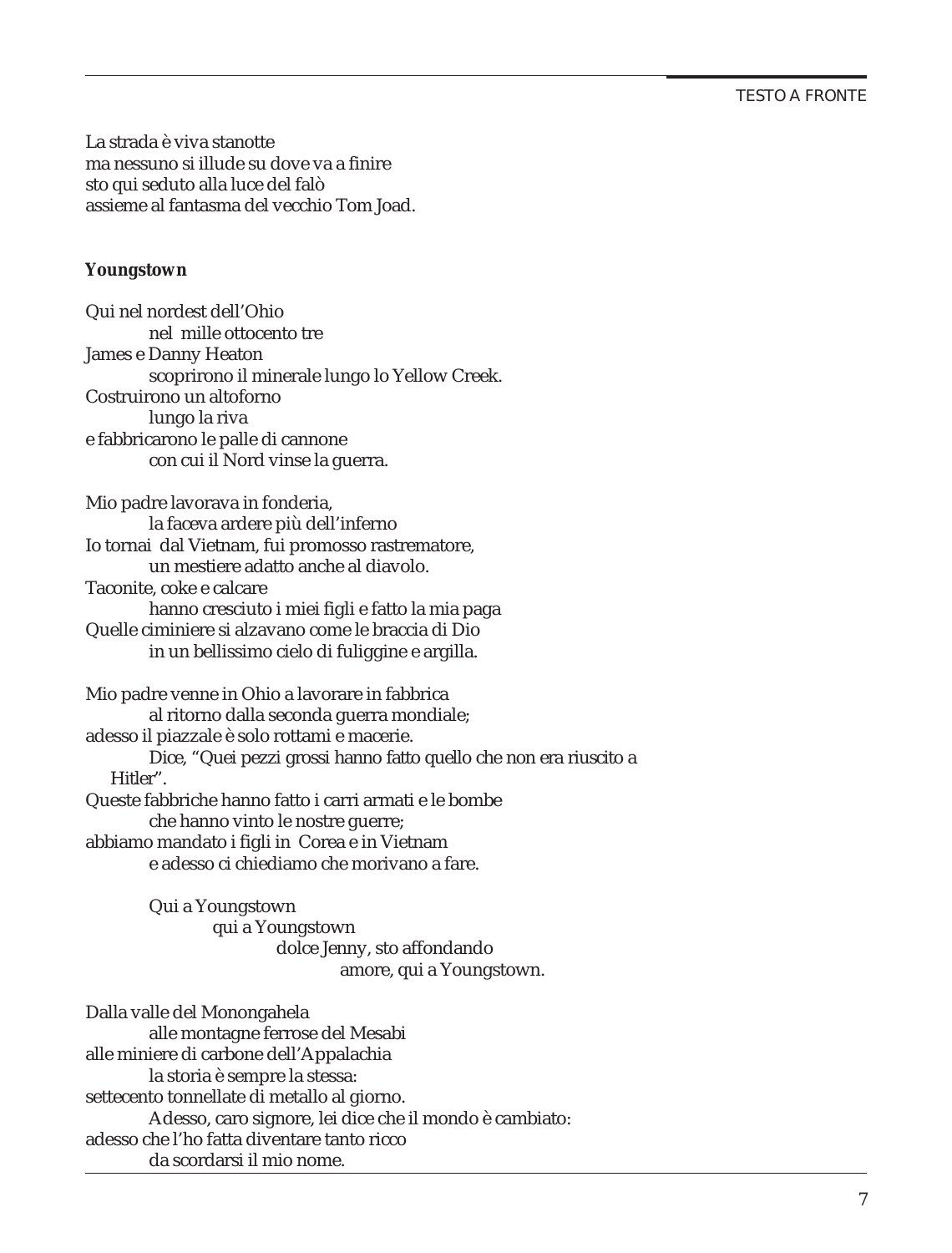And Youngstown And Youngstown My sweet Jenny I'm sinkin' down Here darlin' in Youngstown

When I die I don't want no part of heaven I would not do heaven's work well I pray the devil comes and takes me To stand in the fiery furnaces of hell

### **Highway 29**

(© 1995 Bruce Springsteen. Ed. per l'Italia: Edizioni musicali Jubal s.r.l. , Milano)

I slipped on her shoe, she was a perfect size seven I said there's no smokin' in the store ma'am She crossed her legs and then We made some small talk, that's where it should have stopped She slipped me a number, I put it in my pocket My hand slipped up her skirt, everything slipped my mind In that little roadhouse On highway 29.

It was a small town bank, it was a mess Well I had a gun, you know the rest Money on the floor boards, shirt was covered in blood And she was cryin', her and me we headed south On highway 29.

In a little desert motel, the air it was hot and clean I slept the sleep of the dead, I didn't dream I woke in the morning washed my face in the sink We headed into the Sierra Madres 'cross the border line The winter sun, shot through the black trees I told myself it was all something in her But as we drove I knew it was something in me Something had been comin' for a long long time And something that was here with me now On highway 29.

The road was filled with broken glass, and gasoline She wasn't sayin' nothin', it was just a dream The wind come silent through the windshield All I could see was snow and sky and pines I closed my eyes and I was runnin', I was runnin' then I was flyin'...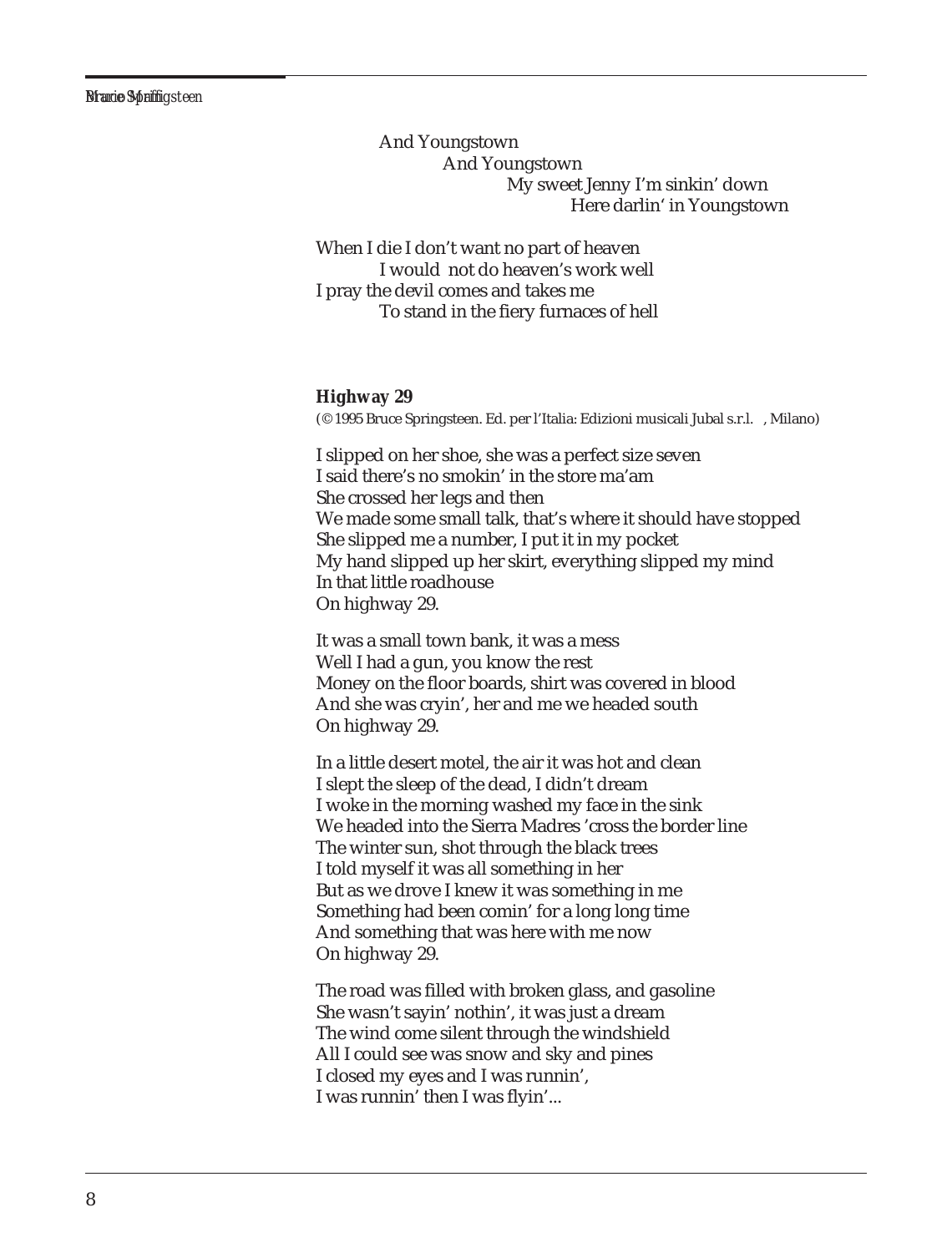Qui a Youngstown qui a Youngstown dolce Jenny, sto affondando amore, qui a Youngstown.

Quando muoio non voglio niente del paradiso: io i lavori del paradiso non li saprei fare. Prego che il diavolo mi venga a prendere e mi metta nelle fornaci ardenti dell'inferno.

# **Highway 29**

Le infilai la scarpa, settima misura giusta, dissi, signora, non si fuma nel negozio, lei accavallò le gambe e poi scambiammo due chiacchiere, e avremmo dovuto fermarci lì. Lei mi rifilò un numero di telefono, io me l'infilai in tasca la mia mano si infilò su per la sua gonna, ogni pensiero mi si sfilò di mente in quella bettola sulla Highway 29.

Era una banca di paese, fu un macello avevo una pistola, ti immagini com'è andata soldi sulle travi del pavimento, la camicia coperta di sangue e lei piangeva, lei e io, verso il sud sulla Highway 29.

In un motel in mezzo al deserto, l'aria era calda e pulita, dormii il sonno dei morti, senza sognare; mi svegliai la mattina, lavai la faccia nel lavandino e partimmo per la Sierra Madre oltre il confine. Il sole d'inverno lanciava raggi fra gli alberi neri mi dissi che era per qualcosa in lei ma andando avanti capii che era per qualcosa in me, qualcosa che si preparava da molto tempo e qualcosa che era con me adesso sulla Highway 29.

La strada era coperta di vetri rotti e di benzina lei non diceva niente, era solo un sogno il vento entrava senza far rumore attraverso il parabrezza vedevo solo neve e cielo e pini chiusi gli occhi e correvo poi chiusi gli occhi e volavo...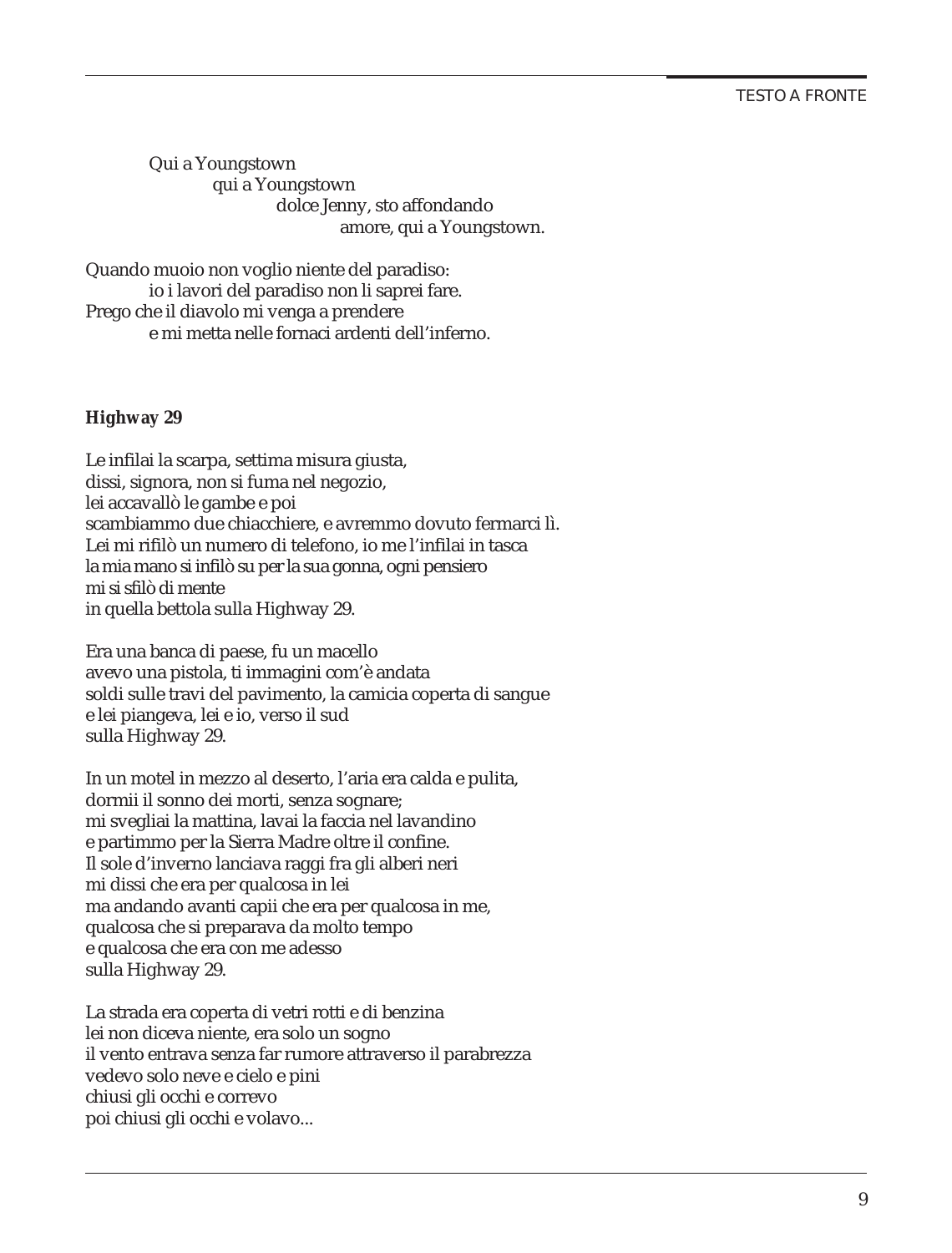### **1.** SONY Music, 1995

**2.** Per esempio: "Mio padre è venuto via da fare il contadino ed è andato a lavorare in acciaieria nel 1911; dopo, venuto via lui, sono andato io, nel 1937; e adesso ci sta mio figlio, è tutta una catena di poveri disgraziati. Mio padre lavorava coi falegnami, la carpenteria dei falegnami; io invece la carpenteria in ferro; e mio figlio invece adesso sta alle condotte forzate, e mi sa che lo cacceranno via perché devono chiudere, si venderanno anche quelle": Um berto Catana, operaio metallurgico, Terni, 1982 (la trascrizione normalizza qui il dialetto usato dal narratore; si veda per una resa più accurata A. Portelli, Cultura contadina e vita di fabbrica, in L'Umbria, a cura di Renato Covino e Giampaolo Gallo, Torino, Einaudi, 1989).

**3.** "la fornace ardente dell'inferno" ... "i fuochi della raffineria" ... "nessun posto dove fuggire, nessun posto dove andare" ... "la grande fornace della rabbia" ... "niente a cui aggrapparsi ... niente per allontanare le fiamme"...

### **Nota di Alessandro Portelli**

Il rapporto fra musica rock (come espressione preminente della cultura di massa) e letteratura è stato un rapporto difficile. Il rock ha una tradizione antiintellettuale, su cui si sono innestati echi letterari soprattutto romantici o simbolisti, dal Blake dei Doors al Rimbaud di Bob Dylan. Molto spesso, si è trattato di riferimenti con intenzione *highbrow*; non di rado, il passaggio dalla cultura letteraria alta alla cultura musicale di massa ha dato i prevedibili effetti di kitsch.

Bruce Springsteen è una cosa diversa. Da un lato, non indossa panni di artista colto; il suo mondo resta quello delle strade, delle periferie, delle ciminiere dell'America urbana industriale. Dall'altro, è un insolito cantante rock che in concerto consiglia al pubblico un buon libro che ha appena letto (non a caso, la biografia di Woody Guthrie, nell'album quintuplo dal vivo) e che con *The Ghost of Tom Joad*<sup>1</sup> fornisce l'ancor più insolito esempio di un compact disc con annessa bibliografia – dove quindi la citazione letteraria del titolo è anche una guida a una fruizione non superficiale e meno consumistica (nonostante si tratti poi di un prodotto commerciale propagandato e venduto come ogni altro).

Certo c'è una differenza fra lo Steinbeck di *Furore* (filtrato da John Ford e da Woody Guthrie) e Blake o Rimbaud. Ma non si tratta solo di una differenza di statura critica, bensì anche di una differenza di pubblico: attraverso Tom Joad, Springsteen ci si offre nel ruolo apparentemente obsoleto di *common reader*, di una normale persona di ordinaria cultura che fra le altre cose legge anche libri e ne trae idee e materiali. Forse è proprio di lettori del genere piuttosto che di epigoni ambiziosi che la letteratura ha bisogno.

Per vedere come funziona, guardiamo gli echi culturali di *Youngstown*. In primo luogo, la canzone attinge alla memoria operaia: racconti di passaggi generazionali che accompagnano la nascita di una fabbrica e la sua morte fanno parte della narrativa proletaria non solo negli Stati Uniti.<sup>2</sup> Una serie di riferimenti e allusioni (le settecento tonnellate al giorno, la preghiera di andare all'inferno anziché in paradiso) evocano invece la tradizione della cultura di massa, canzoni come *Sixteen Tons* del musicista country Merle Travis.

Al tempo stesso, la canzone è anche una revisione della sua memoria personale. In canzoni precedenti (per esempio, *The River* o *Factory*) Springsteen aveva descritto l'orrore della condizione proletaria come la coazione sociale a ripetere la vita dei padri; adesso, nella deindustrializzazione e nel nuovo ordine mondiale, neanche questa è più accessibile ai figli. La revisione si estende alle immagini: la "fiery furnace of hell" è una ripresa dei "fires of the refinery" dove il personaggio di *Born in the U.S.A.* sta con "nowhere to run, nowhere to go". Ma quella figura era chiaramente ispirata anche alla "great furnace of wrath" in cui i "peccatori nelle mani di un Dio irato" di Jonathan Edwards sono sospesi con "nothing to lay hold of... nothing to keep off the flames..."<sup>3</sup> Cultura orale, tradizione di massa, sviluppo del discorso personale autobiografico, radici culturali religiose e letterarie convergono in testi che attraversano